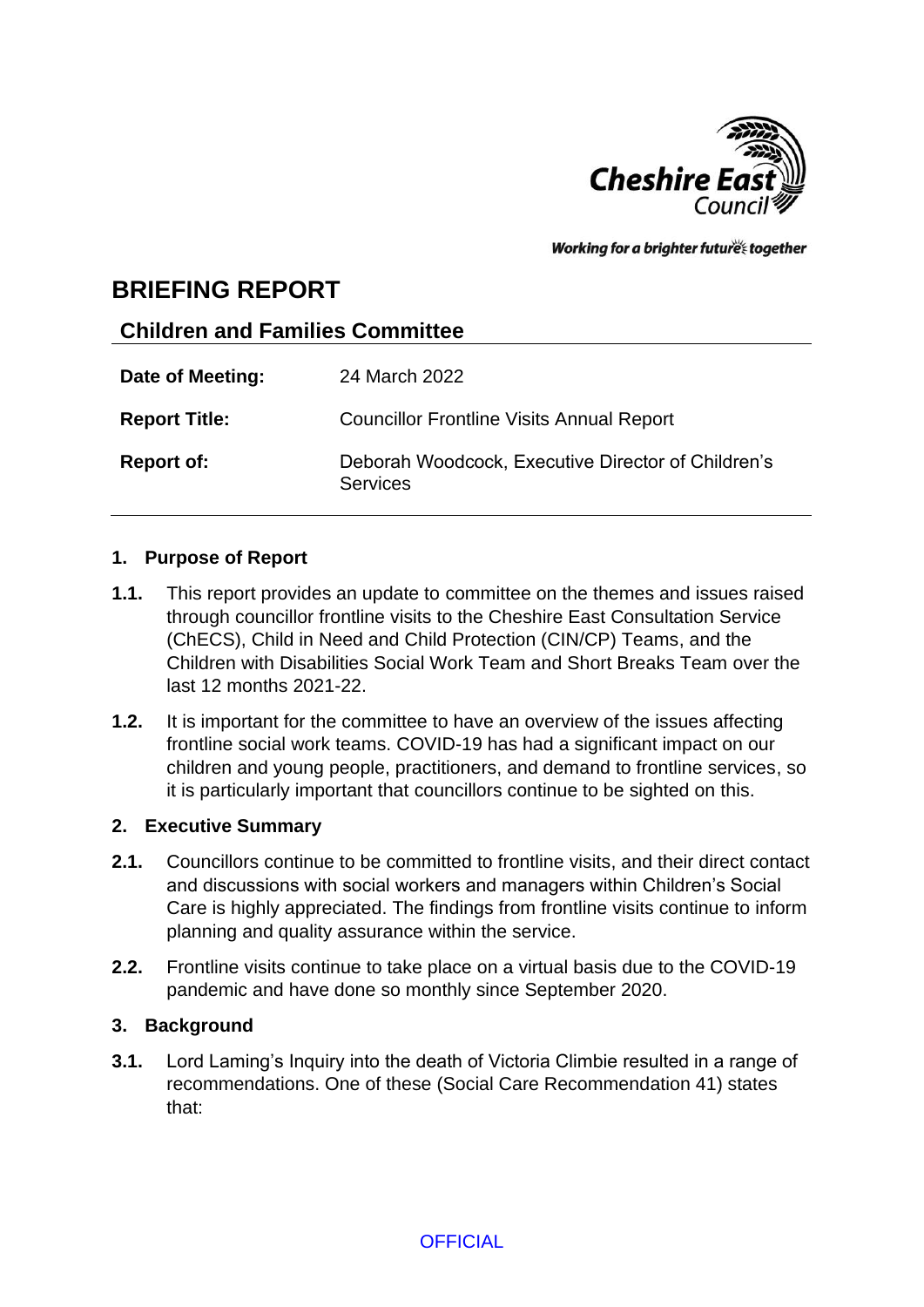*"Arrangements must be made for senior managers and councillors to regularly visit intake teams in the Children's services department and to report their findings to the Chief Executive and Social Services Committee" (para 5. 193).*

- **3.2.** This recommendation remains best practice and is still considered as part of any Ofsted inspection. In Cheshire East, our 'intake teams' (the teams that deal with new referrals) are the:
	- Cheshire East Consultation Service (ChECS)
	- Child in Need and Child Protection Service in Crewe
	- Child in Need and Child Protection Service in Macclesfield
	- Children with Disabilities Social Work Team
	- Children with Disabilities Short Breaks Team.
- **3.3.** The Children's Development and Partnerships Team set up a rota for visits liaising with councillors and services. A summary of the procedure is set out in the guidance in the appendix. During their virtual visits, councillors meet with managers and team members to discuss the following:
	- outcomes for children
	- support for teams
	- how COVID-19 has impacted on their work (e.g. needs of families/ impact on relationships/ working as a virtual team)
	- any other areas.
- **3.4.** Councillors are sent the form (Appendix 1) to record the key headlines from the discussion, and the guidance (Appendix 2) before the meeting. As outlined in the procedure, councillors complete and return the form following their visit, and subsequently receive a response from the head of service. Visits are carried out through a Microsoft Teams meeting. As previously, councillors meet with the service manager initially, then with three or four practitioners.
- **3.5.** In July 2021 it was agreed that visits to the Children with Disabilities Service would be split between the social work and short breaks teams. It was therefore agreed that the frequency of visits would change slightly so all teams would be visited every five months (previously four) so both of the teams for children with disabilities could be included in the rota.
- **3.6.** Our frontline visits promote transparency between officers and councillors and allow richer debate within the Children and Families Committee. The most recent Ofsted focused visit in November 2021 referenced the effective connection between frontline staff, leaders and councillors.

## **4. Briefing Information – Themes from Visits**

**4.1.** A summary of the themes from frontline visits over the last 12 months is set out below. Across all the visits, councillors noted the passionate commitment practitioners had for supporting our children and young people.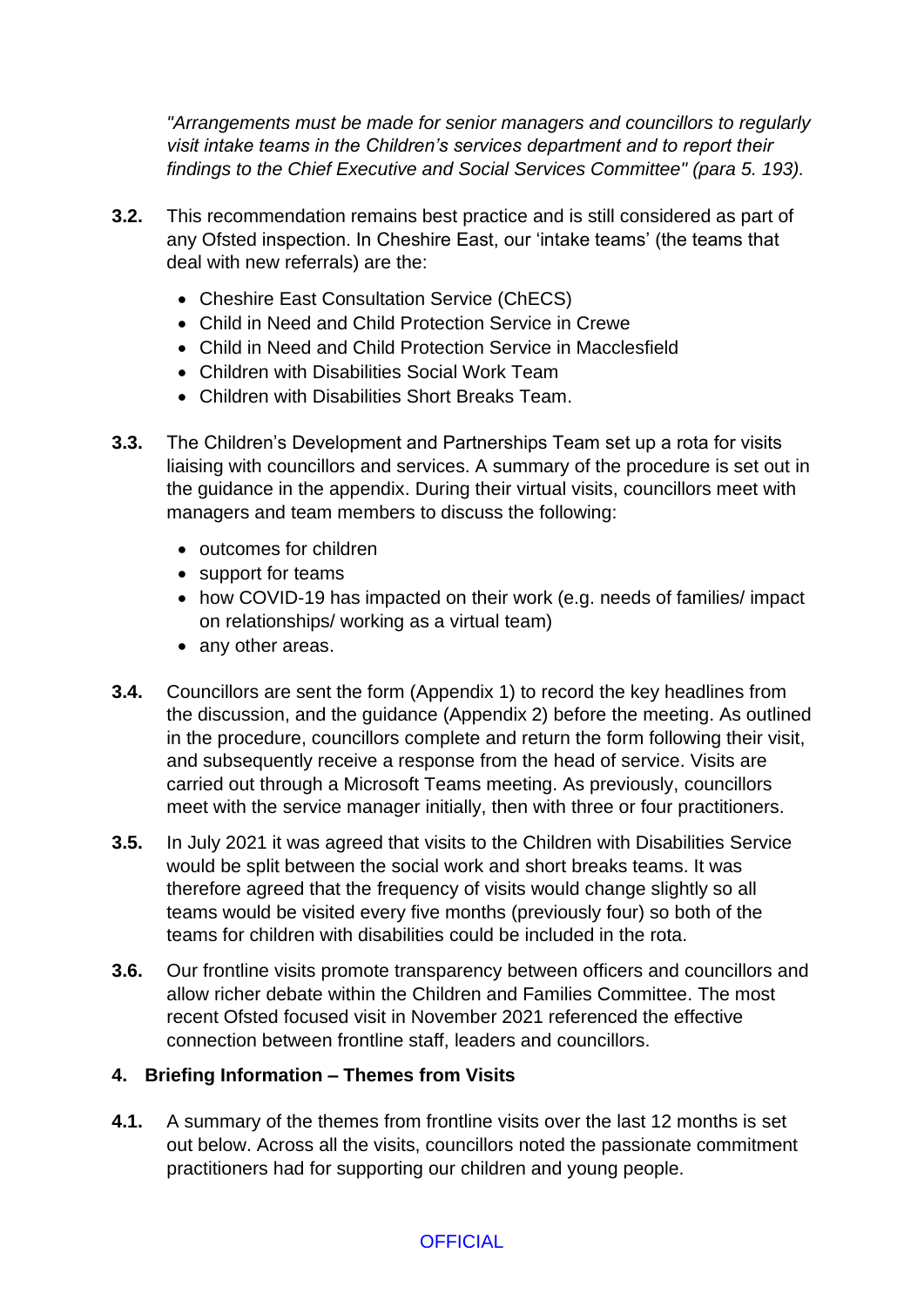## **Cheshire East Consultation Service (ChECS)**

**Number of visits in last 12 months:** one has taken place (March 2021), one is planned for February 2022. A number of meetings were planned but were required to be moved due to councillor availability.

| What's working well?                                                                                                                                                                                                                                                                                                                                                                                                                                                                                                                                                                                                                            | What are we worried<br>about?                                                                                                                                                                                   | What needs to happen / next<br><b>steps</b>                                                                                                                                                                                                                                                                                                                                                                                     |
|-------------------------------------------------------------------------------------------------------------------------------------------------------------------------------------------------------------------------------------------------------------------------------------------------------------------------------------------------------------------------------------------------------------------------------------------------------------------------------------------------------------------------------------------------------------------------------------------------------------------------------------------------|-----------------------------------------------------------------------------------------------------------------------------------------------------------------------------------------------------------------|---------------------------------------------------------------------------------------------------------------------------------------------------------------------------------------------------------------------------------------------------------------------------------------------------------------------------------------------------------------------------------------------------------------------------------|
| • Calls/contacts from partners<br>and members of the public are<br>well managed and appropriate<br>support is identified for<br>children and young people.<br>The service is focused on<br>ensuring contacts are<br>progressed in a timely way.<br>• New rota system has<br>improved information sharing<br>practices<br>• Conversations with callers and<br>families supports good<br>understanding of the situation,<br>keeping the child at the centre<br>of decision making, and<br>building and developing<br>relationships with families.<br>• Staff felt supported in their<br>roles and reported that IT<br>support has been excellent. | • Changes in referral rates -<br>initially low during first stage of<br>pandemic then an increase in<br>referrals from family members.<br>• Time to complete contacts and<br>necessary administrative<br>tasks. | • Additional administrative<br>support was being sought to<br>ease pressures on social<br>workers' time. Solutions to<br>increase time efficiency when<br>taking contacts were being<br>piloted.<br>• Further specialist help within the<br>team would be very useful in<br>the future e.g., a housing<br>specialist on the team rather<br>than external to the Front Door.<br>• Increase use of screening tools<br>by partners |
| <b>Comments from the Head of Service</b>                                                                                                                                                                                                                                                                                                                                                                                                                                                                                                                                                                                                        |                                                                                                                                                                                                                 |                                                                                                                                                                                                                                                                                                                                                                                                                                 |

- Processes have been revised and streamlined to increase timeliness this has been a real positive, particularly in developing the way in which Police Vulnerable Person Assessments (VPAs) are jointly screened.
- We are progressing plans to bring a Mental Health Practitioner into the Front Door to strengthen support to partners as well as support strong decision making, ensuring children and young people receive the right support to meet their needs.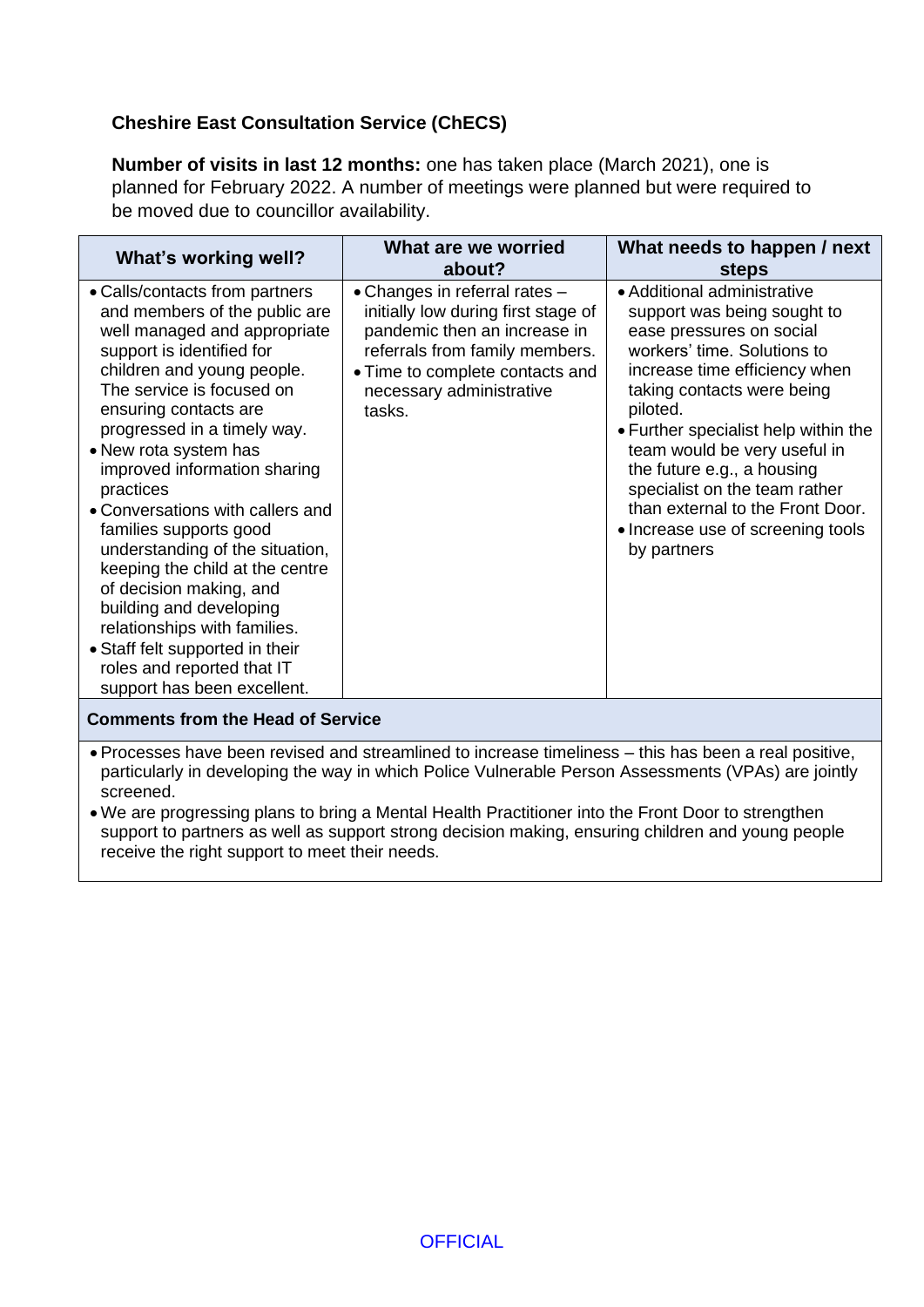## **Children with Disabilities Social Work Team**

**Number of visits in last 12 months:** two visits have taken place during April and October 2021.

| What's working well?                                                                                                                                                                                                                                                                                                                                                                                                                                                                                                                                                                                                                                                                                                                                                                                                                                                                                                                                                                                                                                                                      | What are we worried about?                                                                                                                                                                                                                                                                                                                                                                                                                                                                                                                                                                                                                                                                                                                             | What needs to happen / next<br><b>steps</b>                                                                                                                                               |
|-------------------------------------------------------------------------------------------------------------------------------------------------------------------------------------------------------------------------------------------------------------------------------------------------------------------------------------------------------------------------------------------------------------------------------------------------------------------------------------------------------------------------------------------------------------------------------------------------------------------------------------------------------------------------------------------------------------------------------------------------------------------------------------------------------------------------------------------------------------------------------------------------------------------------------------------------------------------------------------------------------------------------------------------------------------------------------------------|--------------------------------------------------------------------------------------------------------------------------------------------------------------------------------------------------------------------------------------------------------------------------------------------------------------------------------------------------------------------------------------------------------------------------------------------------------------------------------------------------------------------------------------------------------------------------------------------------------------------------------------------------------------------------------------------------------------------------------------------------------|-------------------------------------------------------------------------------------------------------------------------------------------------------------------------------------------|
| • Social workers provide a<br>consistent point of support for<br>children with disabilities and<br>their families. Low staff<br>turnover ensures consistency<br>for children. Relationships are<br>built and developed with<br>families.<br>• The team works closely with<br>the SEND team, especially<br>regarding transition.<br>$\bullet$ A blended approach $-$ using<br>both face to face meetings and<br>Teams meetings - was<br>working well. Lateral flow tests<br>were used for supporting safe<br>visits. Families liked the use of<br>Teams as it provides more<br>flexibility, and particularly<br>where families were shielding.<br>• Management support for the<br>team and to managers is<br>effective and supports staff in<br>their roles.<br>• Staff reported training<br>opportunities were easier to<br>access on Teams and social<br>workers can choose the<br>training they think will assist in<br>their work.<br>• Effective ICT in place to<br>support roles. Teams has<br>improved communication with<br>partners and led to quicker<br>solutions for families. | • The year has provided many<br>challenges for children, young<br>people and their families due<br>to the pandemic, such as<br>reduced access to support<br>networks, changes to services<br>and groups not running face to<br>face, and in some cases,<br>children not being able to<br>attend school.<br>• Team capacity - the pandemic<br>and its challenges for families<br>has resulted in more complex<br>issues being referred to the<br>team – staffing, caseloads and<br>pressures on workloads were<br>raised by staff.<br>• Sometimes there are issues<br>with saving work to Liquid<br>Logic (the child's record) which<br>results in work needing to be<br>re-entered again, and with the<br>ICT connection to remote<br>working at home. | • Interim social workers will be<br>used when required to give<br>additional capacity to the team.<br>• Further work with Adult Social<br>Care to support transition for<br>young people. |

#### **Comments from the Head of Service**

- Each and every member of the service has gone over and above in trying to maintain service delivery and to continue their direct support to families through this unprecedented time.
- We have recruited a new team manager to our Children with Disabilities Service following the previous post holder's retirement in December 2021. Some social workers are due to move on to pastures new and we have been able to recruit experienced social workers into those vacancies. We have also brought a family support worker into the team which will assist our frontline practitioners in supporting children and families providing additional capacity.
- We are continuing to develop the relationships we have with our colleagues in Early Help and Adults Services to support the smooth transition of children out of the Disability Team when they no longer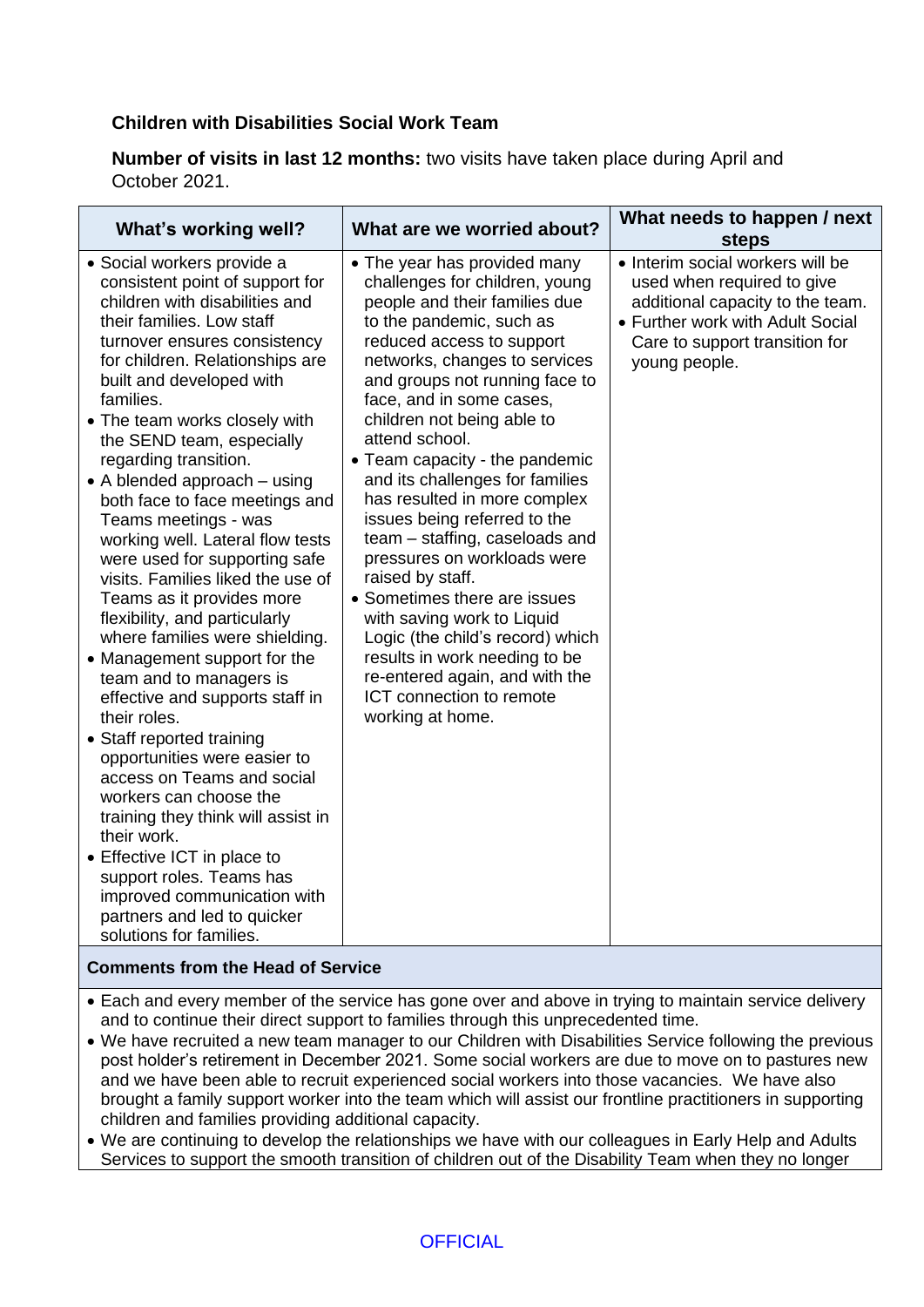require social care intervention. This will also support the improvement in capacity that our frontline social workers need.

#### **Children with Disabilities Short Breaks Team**

**Number of visits in last 12 months:** two visits have taken place in August 2021 and January 2022 (awaiting feedback from the visit completed in January).

| What's working well?                                                                                                                                                                                                                                                                                                                                                                                                                                                                                                                                                 | What are we worried about?                                                                                                                                                                                                                                                                                                                                                                                                         | What needs to happen / next<br><b>steps</b>     |
|----------------------------------------------------------------------------------------------------------------------------------------------------------------------------------------------------------------------------------------------------------------------------------------------------------------------------------------------------------------------------------------------------------------------------------------------------------------------------------------------------------------------------------------------------------------------|------------------------------------------------------------------------------------------------------------------------------------------------------------------------------------------------------------------------------------------------------------------------------------------------------------------------------------------------------------------------------------------------------------------------------------|-------------------------------------------------|
| • They are providing a person-<br>centred service and one which<br>supports young people and<br>their families. Feedback from<br>families shows they feel<br>supported by the team and<br>that they provide a variety of<br>activities tailored to meet the<br>needs of the children and<br>young people.<br>• Transition is working well; the<br>process is centred around the<br>young person's needs.<br>• Well-motivated team.<br>• Good information sharing with<br>other teams.<br>• Staff reported feeling<br>supported by managers and<br>senior management. | $\bullet$ Increase in referrals to the<br>service as a result of the<br>pandemic.<br>• Continuity of workers for<br>annual reviews of Education,<br>Health and Care Plans due to<br>a change in process.<br>• Team capacity - the team had<br>five support workers which had<br>reduced to four due to a<br>retirement, and the team<br>manager was undertaking an<br>additional role as dedicated<br>social care worker for SEND. | • Permanent recruitment to the<br>team vacancy. |
| <b>Comments from the Head of Service</b>                                                                                                                                                                                                                                                                                                                                                                                                                                                                                                                             |                                                                                                                                                                                                                                                                                                                                                                                                                                    |                                                 |

• The dedicated social care officer post has been added to the service structure and interviews have been held we are awaiting a start date for the successful candidate. This post is an exciting addition to the service and one which will add value to the experiences of children, young people and families. It will also improve the service being delivered to colleagues across both children's and adults social care, early help, education and health.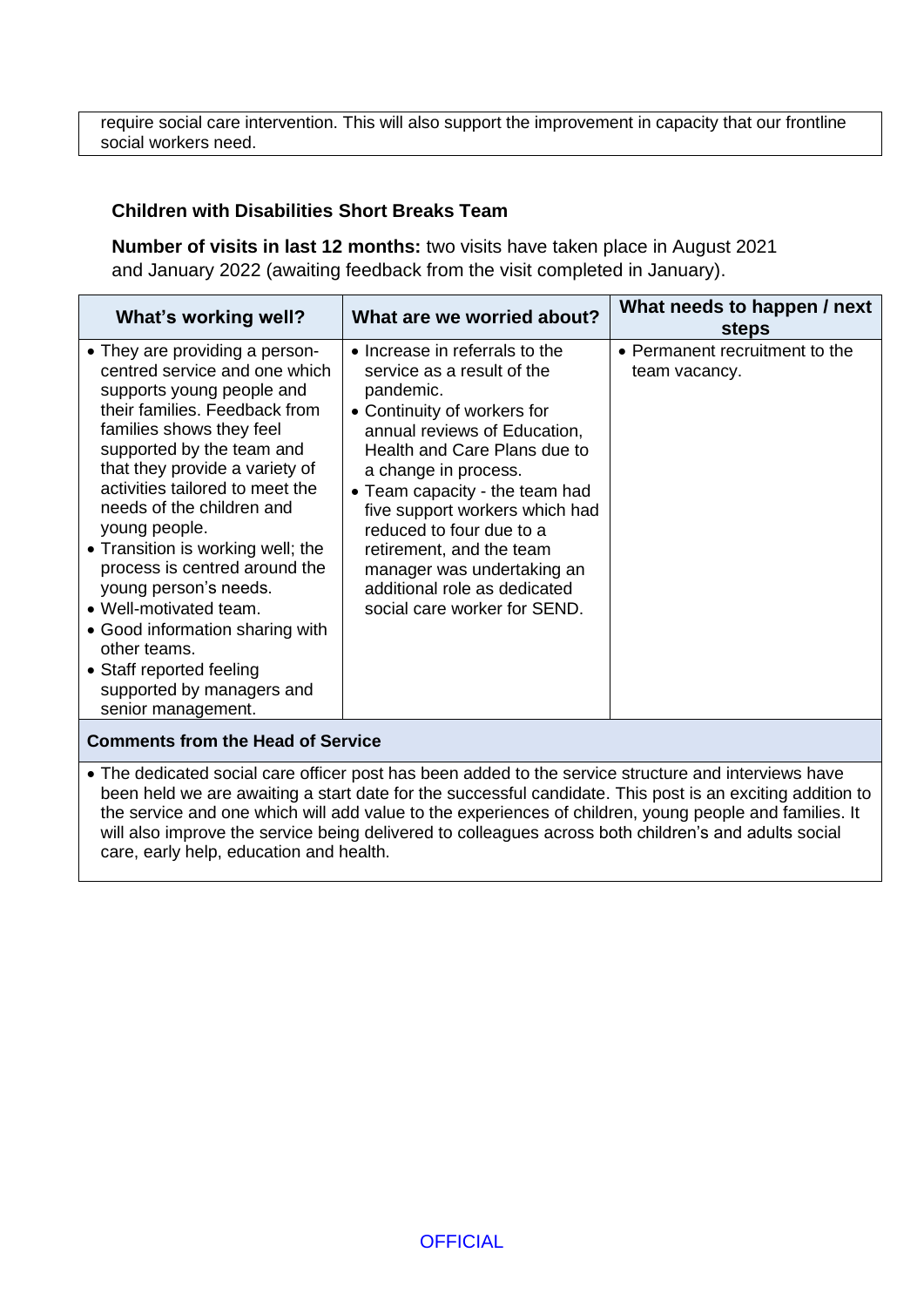## **Child in Need / Child Protection (CIN/CP)**

**Number of visits in last 12 months:** five have taken place: three to Crewe – April and July 2021, and January 2022 (feedback awaited), and two to Macclesfield – May and November 2021.

| What's working well?                                                                                                                                                                                                                                                                                                                                                                                                                                                                                                                                                                                                                                                                                                                                                                                                                                                                                                                                                                                                                                                                                                                                                                                                                                                                                               | What are we worried<br>about?                                                                                                                                                                                                                                                                                                                                              | What needs to happen /<br>next steps                                                                                                                                                                                                                                                                                                                                                                                                                                                                         |
|--------------------------------------------------------------------------------------------------------------------------------------------------------------------------------------------------------------------------------------------------------------------------------------------------------------------------------------------------------------------------------------------------------------------------------------------------------------------------------------------------------------------------------------------------------------------------------------------------------------------------------------------------------------------------------------------------------------------------------------------------------------------------------------------------------------------------------------------------------------------------------------------------------------------------------------------------------------------------------------------------------------------------------------------------------------------------------------------------------------------------------------------------------------------------------------------------------------------------------------------------------------------------------------------------------------------|----------------------------------------------------------------------------------------------------------------------------------------------------------------------------------------------------------------------------------------------------------------------------------------------------------------------------------------------------------------------------|--------------------------------------------------------------------------------------------------------------------------------------------------------------------------------------------------------------------------------------------------------------------------------------------------------------------------------------------------------------------------------------------------------------------------------------------------------------------------------------------------------------|
| • Relationships with families are<br>positive; more engagement with<br>families is leading to better<br>outcomes, for example,<br>engaging with family networks<br>is resulting in more children<br>placed with wider family<br>members so more children<br>remaining within their families.<br>• There is consistency in staff<br>members. Management support<br>and supervision is positive; the<br>team feel well supported and<br>• able to escalate cases for<br>advice and support as required.<br>• The vaccination roll-out has<br>worked well.<br>• Cases under court proceedings<br>have moved to the cared for<br>team, which means the focus at<br>CIN/CP is on early intervention.<br>• Court hearings can now be<br>online or hybrid, resulting in<br>shorter allocated times and less<br>time in court for workers.<br>• Training and development is<br>effective, regular masterclasses<br>on different subjects take place,<br>workers who join on placement<br>often apply for permanent roles,<br>and the advanced practitioner<br>role is working well.<br>• Twice weekly step up/step<br>down meetings are working<br>well, ensuring families get the<br>right level of support.<br>• Effective ICT in place and use<br>of Teams has improved<br>communication with families<br>and partners. | • Recruiting experienced<br>workers was raised in May<br>2021 due to some team<br>members about to go on<br>secondment.<br>• Caseloads were raised by<br>staff during the Crewe visit in<br>July and the Macclesfield visit<br>in November.<br>• Court processes could still be<br>improved in some areas and<br>there are still some delays due<br>to court availability. | • Strategies to sustain and<br>develop service delivery<br>continue to be explored.<br>Teams have worked in<br>partnership with an external<br>auditor who has delivered<br>support to managers.<br>• Strengthening the relationship<br>with Legal Services in working<br>to prevent children from<br>entering care.<br>• Recruitment and retention of<br>staff is key in providing<br>consistency to families.<br>• Teams were keen to get back<br>into the office for face-to-face<br>contact and support. |

#### **Comments from the Head of Service**

• In Macclesfield, recruitment and retention of staff is a real strength. Whilst there are a small number of agency staff, this is a temporary measure to cover gaps that have arisen due to 'step-up' opportunities for other social workers or progression of the workforce. A working group is in place to support recruitment and retention and to ensure we are an employer of choice.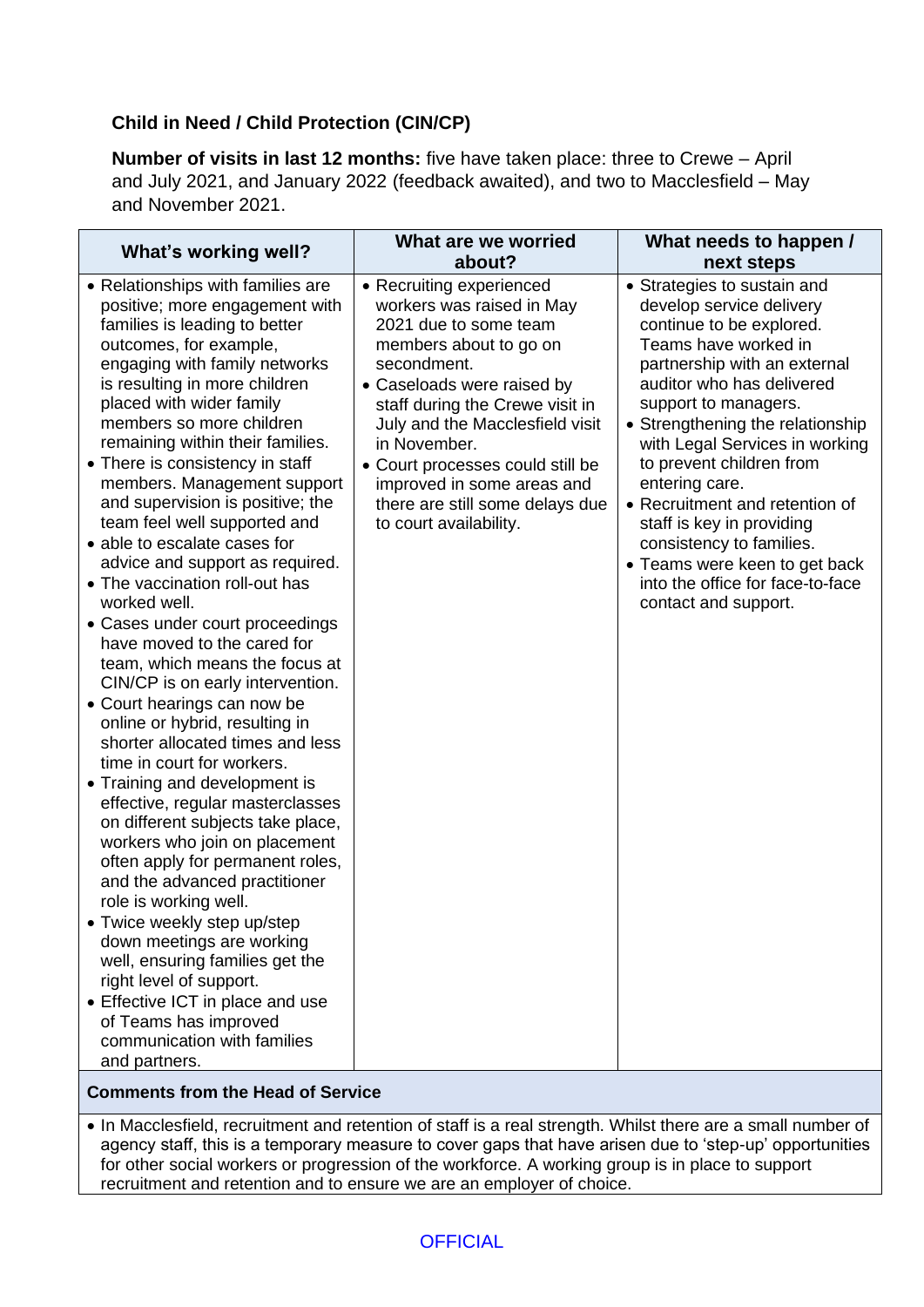- We are focusing strategically on reducing caseloads to allow social workers to complete even better work with our children and families.
- The service is continuing to work alongside colleagues in the court arena to ensure the right children are prioritised for hearings so plans of permanency can be progressed at the earliest opportunity.
- The service is part of a pilot scheme to use the office space differently. One of the aims of the pilot is to provide better access to peer support to less experienced staff.

#### **5. Implications**

#### **5.1. Legal**

**5.1.1.** We advise that all councillors who are undertaking the frontline visits also complete the councillor GDPR training.

#### **5.2. Finance**

**5.2.1.** There are no financial implications of this report.

#### **5.3. Human Resources**

**5.3.1.** Previous feedback from staff is that this process makes them feel valued.

| <b>Access to Information</b> |                                                                                               |  |
|------------------------------|-----------------------------------------------------------------------------------------------|--|
| <b>Contact Officer:</b>      | Louise Hurst, Head of Service: Children in Need and Child<br>Protection                       |  |
|                              | Louise.Hurst@cheshireeast.gov.uk                                                              |  |
|                              | Keith Martin, Head of Service: Children with Disabilities<br>Keith.Martin@cheshireeast.gov.uk |  |
| Appendices:                  | <b>Appendix 1: Councillor Frontline Safeguarding Team Visits</b><br>Form                      |  |
|                              | <b>Appendix 2: Guidance for Councillor Frontline</b><br>Safeguarding Team Visits 2021         |  |
| <b>Background Papers:</b>    | <b>None</b>                                                                                   |  |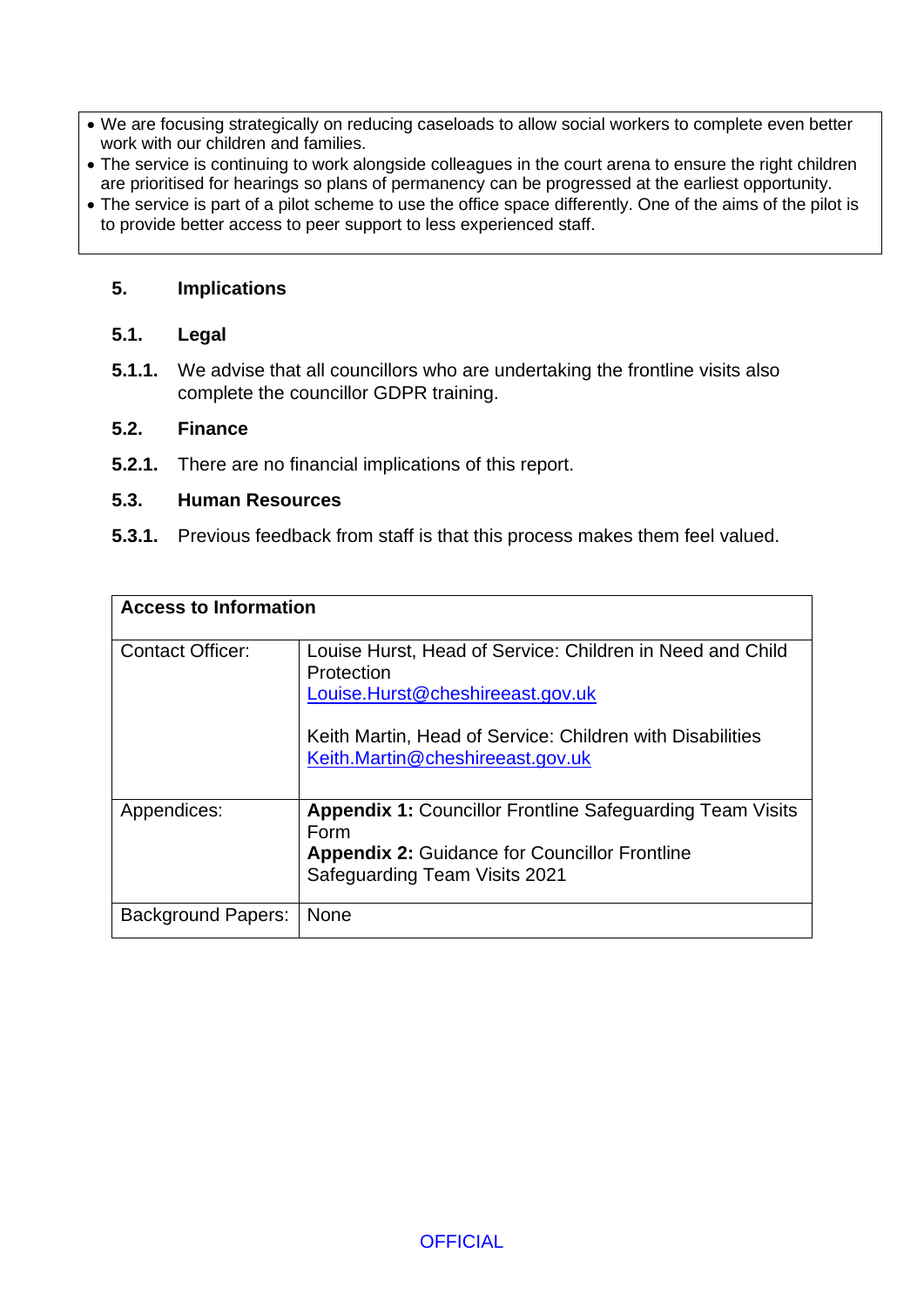**Appendix 1:** 



## **COUNCILLOR FRONTLINE SAFEGUARDING TEAM VISITS FORM**

*Please read Guidance for Councillor Frontline Safeguarding Team Visits before completing this form.*

| <b>Names of Councillors</b>      |  |
|----------------------------------|--|
| Date of visit                    |  |
| <b>Service visited</b>           |  |
| Names of staff involved in visit |  |

*NB: only insert commentary where you have gathered information.*

|                    | What are we worried about/<br>barriers? | What is working well? | What needs to happen? |
|--------------------|-----------------------------------------|-----------------------|-----------------------|
| <b>Outcomes</b>    |                                         |                       |                       |
| for children       |                                         |                       |                       |
| How are you        |                                         |                       |                       |
| making a           |                                         |                       |                       |
| difference for     |                                         |                       |                       |
| children, and how  |                                         |                       |                       |
| do you know?       |                                         |                       |                       |
| <b>Support for</b> |                                         |                       |                       |
| teams              |                                         |                       |                       |
| Management         |                                         |                       |                       |
| support, training  |                                         |                       |                       |
| opportunities,     |                                         |                       |                       |
| caseloads,         |                                         |                       |                       |
| equip/environment  |                                         |                       |                       |
| Any other          |                                         |                       |                       |
| areas              |                                         |                       |                       |
|                    |                                         |                       |                       |
|                    |                                         |                       |                       |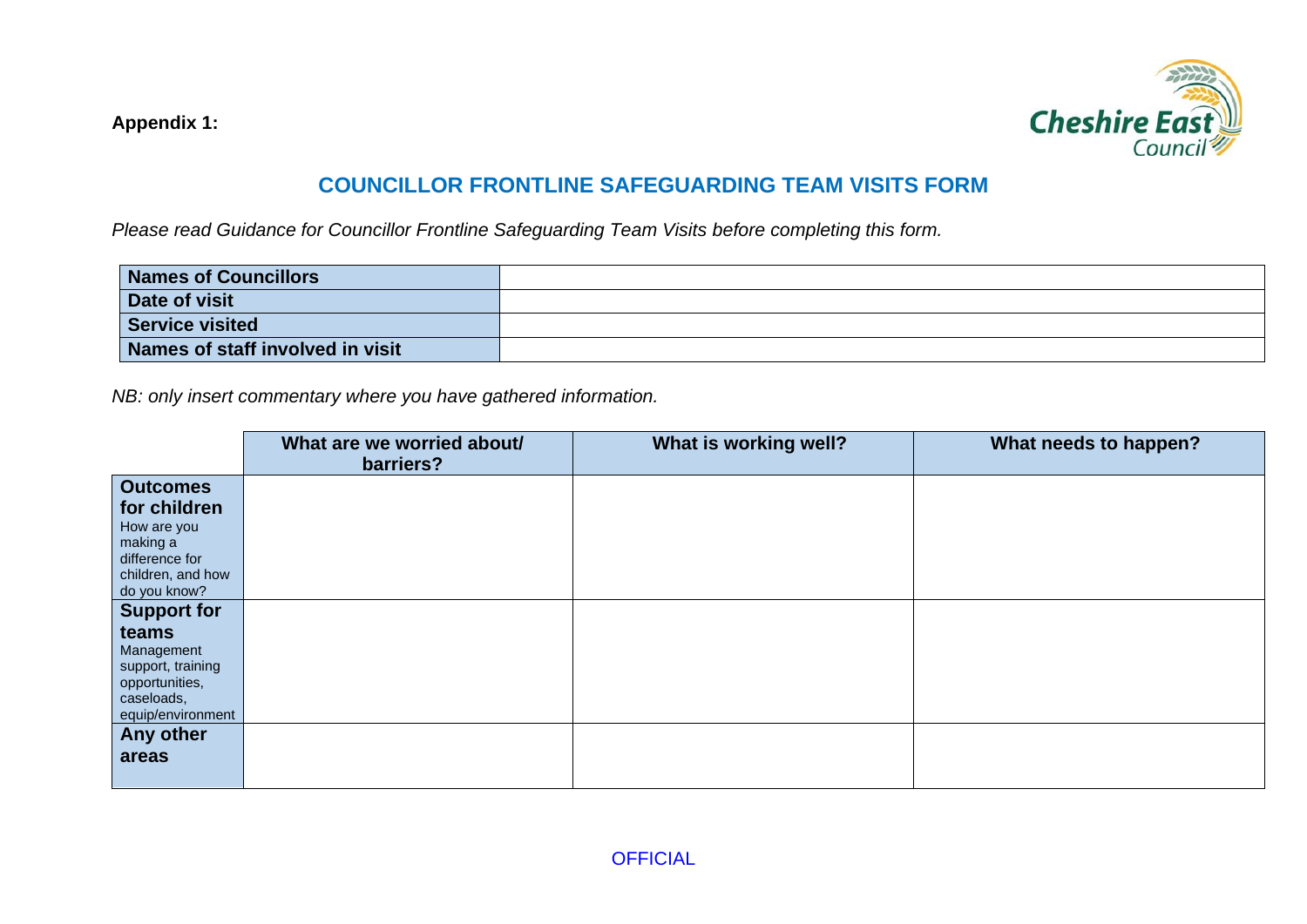How has COVID-19 impacted on your work (e.g. needs of families/ impact on relationships/ working as a virtual team)

**Comments** 

| Completed By: |  |
|---------------|--|
|               |  |

| <b>Head of Service Feedback</b> |  |
|---------------------------------|--|
|                                 |  |
|                                 |  |
|                                 |  |
|                                 |  |
|                                 |  |
|                                 |  |

| Completed By: |  |
|---------------|--|
| Jate:         |  |

*Please forward this completed form to the Children's Development and Partnerships Team Inbox within 4 weeks of the visit:* **[childrensdevelopmentandpartnerships@cheshireeast.gov.uk](mailto:childrensdevelopmentandpartnerships@cheshireeast.gov.uk)**

*Any queries, please email [childrensdevelopmentandpartnerships@cheshireeast.gov.uk.](mailto:childrensdevelopmentandpartnerships@cheshireeast.gov.uk)*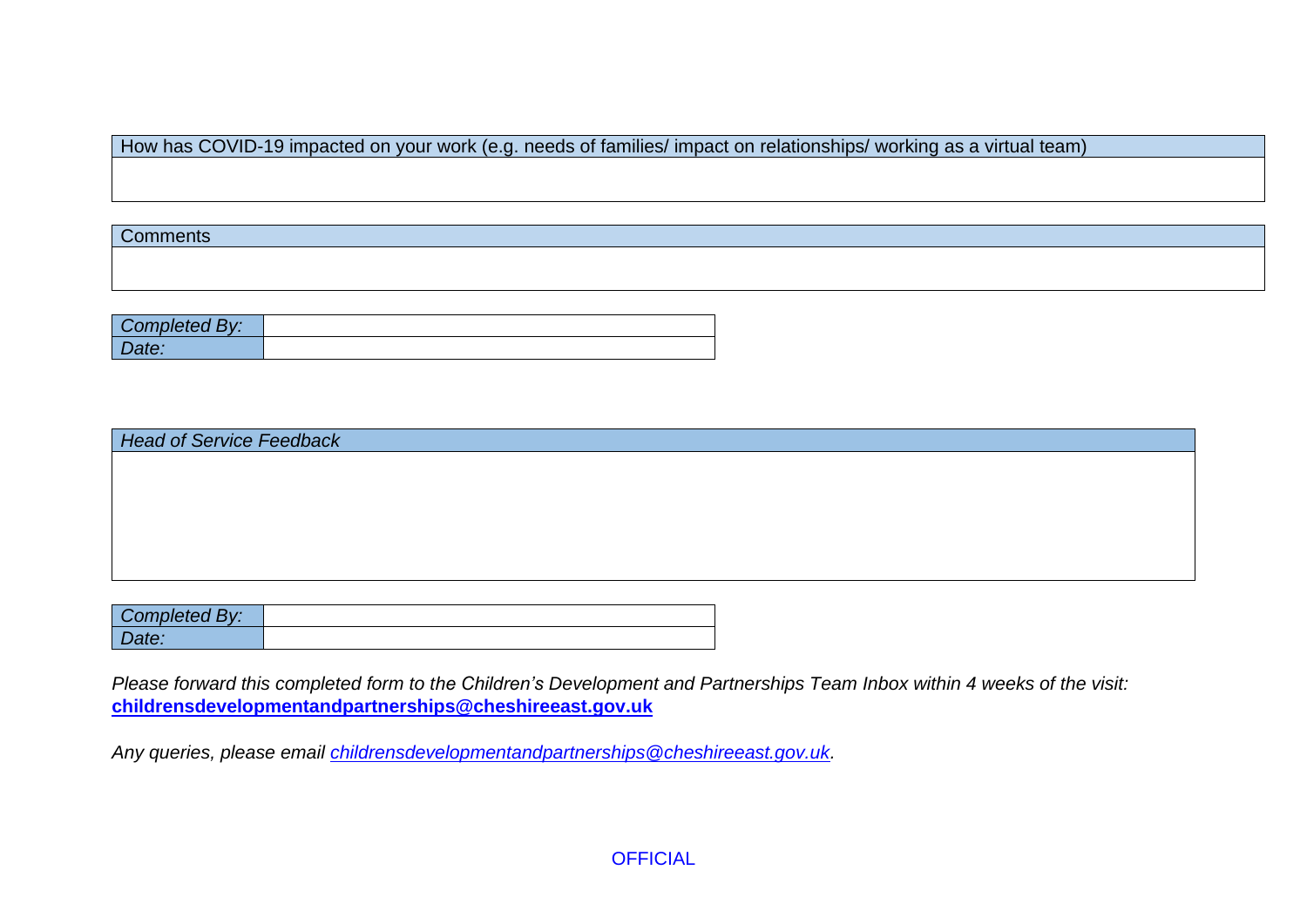

# **Guidance for Councillor Frontline Safeguarding Team Visits 2021**

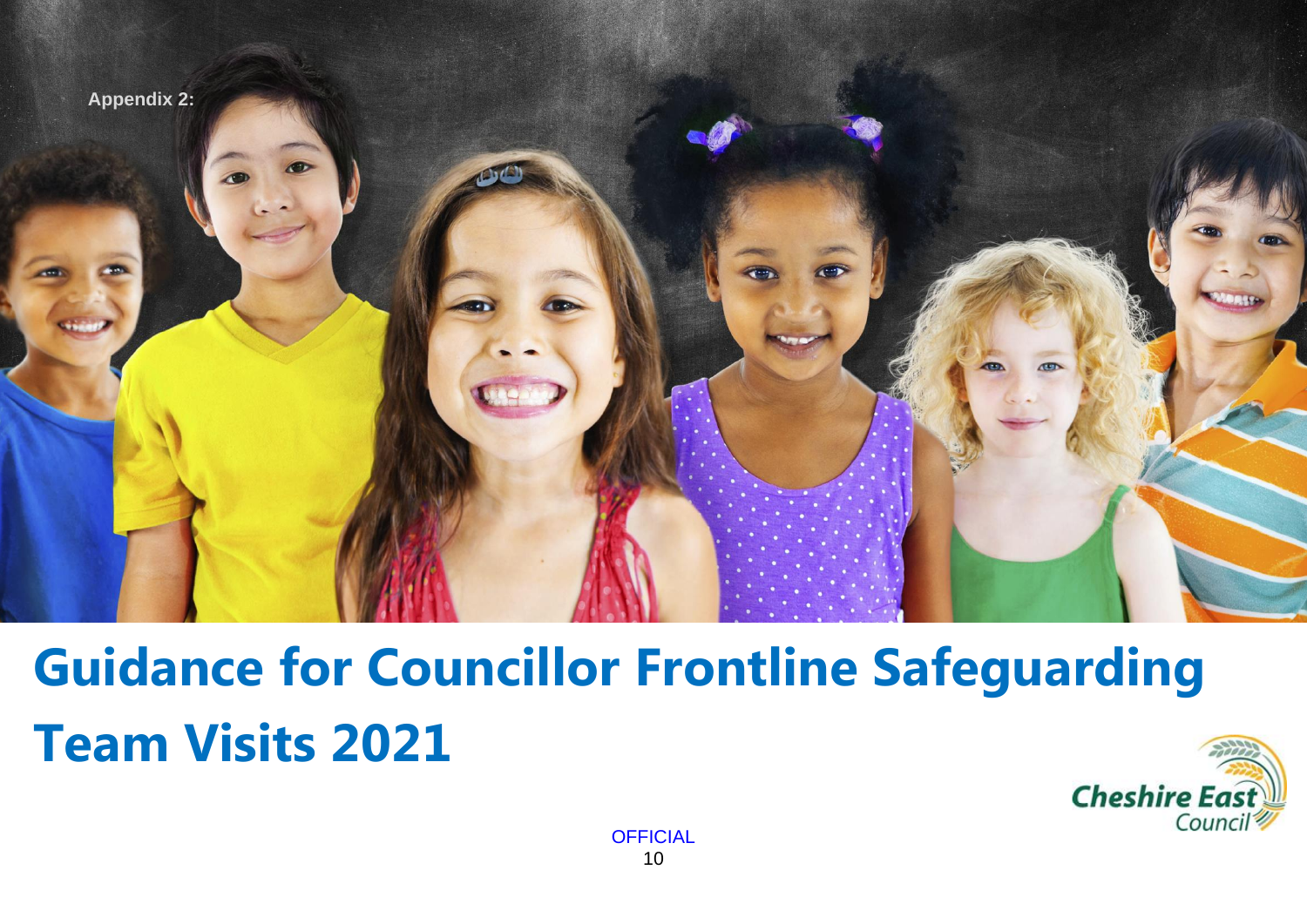## **Councillor Frontline Safeguarding Team Visits**

Lord Laming's Inquiry into the death of Victoria Climbie resulted in a range of recommendations. One of these (Social Care Recommendation 41) states that:

"Arrangements must be made for senior managers and councillors to regularly visit intake teams in the children's services department and to report their findings to the Chief Executive and Social Services Committee" (para 5. 193)

### **Local Procedure**

- 1. Within Cheshire East it has been agreed that the 'intake teams' for these purposes are the teams dealing with new referrals, i.e.:
	- Cheshire East Consultation Team (ChECS)
	- Child in Need/Child Protection Team in Crewe
	- Child in Need/Child Protection Team in Macclesfield
	- Children with Disabilities Social Work Team
	- Children with Disabilities Short Breaks Team
- 2. Visits will be undertaken to each team **every five months** with the service manager of the appropriate team.
- 3. Visits will last approximately one hour and consist of:
	- Discussion with service managers/ team manager(s)
	- Discussion with team members (as available)
- 4. The visits will be based on the Signs of Safety model, which poses the following three questions:
	- What are we **worried about**?
	- What is **working well**?
	- What **needs to happen**?
- 5. Councillors are asked to consider these questions against the following areas **(always starting with what is working well):**

## **Outcomes for children**

- $\checkmark$  How are you making a real difference for children?
- $\checkmark$  How do you know?
- $\checkmark$  How are you building and developing good relationships with families?
- $\checkmark$  How do you keep children at the centre of your work?
- $\checkmark$  How is multi-agency working supporting good outcomes?
- $\checkmark$  What are the barriers to achieving good outcomes for children (e.g. workloads, processes, etc.)
- $\checkmark$  What changes would help you to achieve better outcomes?